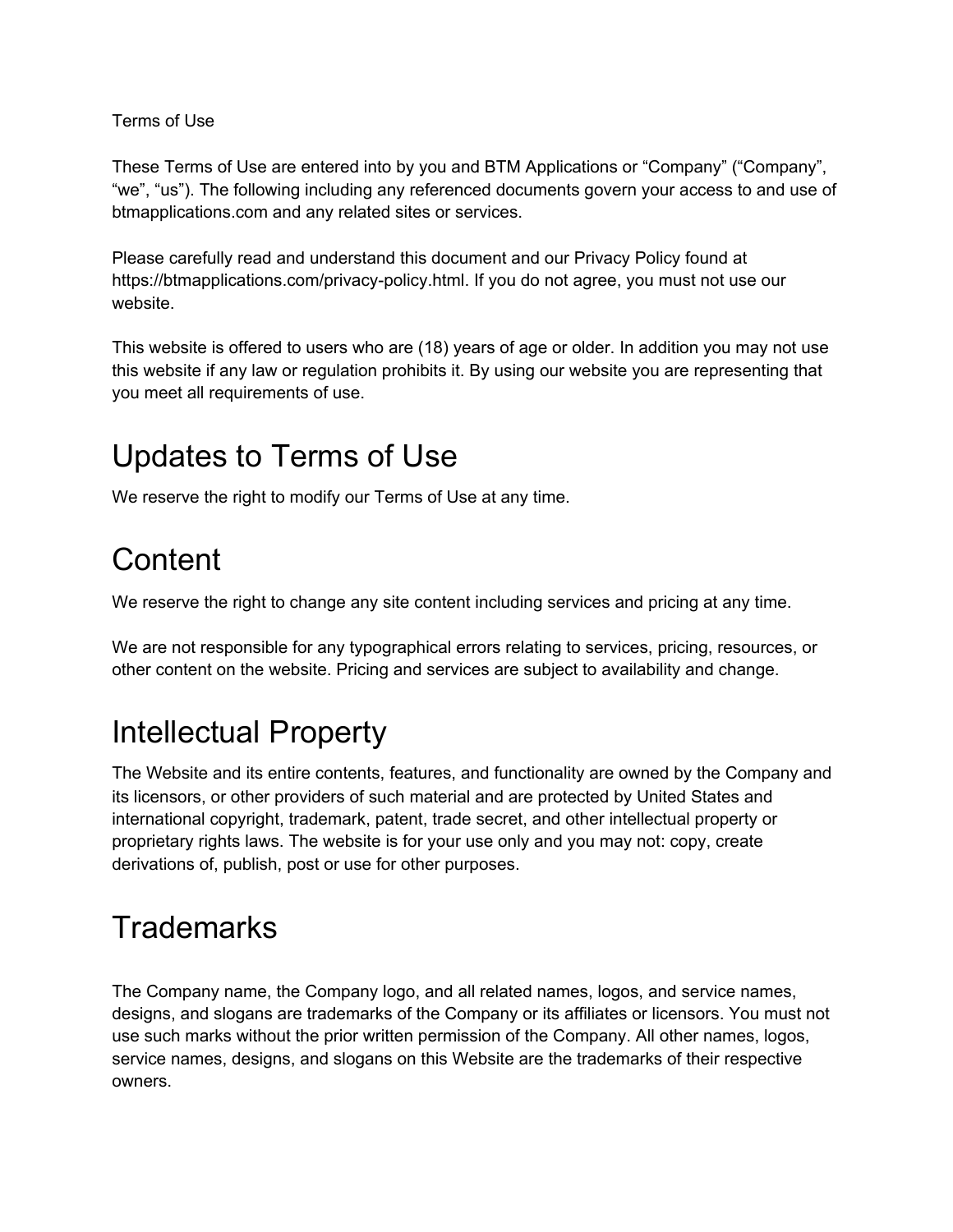### Conditions of Use

You may use the website only for lawful purposes and in compliance with our terms of use. By accessing or using the website you agree:

You will comply with our Terms of Use and all applicable law and regulations. You will not use the Website for any unlawful or tortious purpose. You will not circumvent or compromise any Website components, features or security. You will not programmatically access the Website except for search engines with the purpose of creating publicly accessible links.

# Company Rights

We may terminate your access at any time for any reason or no reason at all. We may take legal action for damages.

## Website Information

We do not take responsibility for reliability of any information on the Website.

## External Links

The Website may contain links to other websites and third parties. These resources are available for your convenience. We do not have control over or guarantee the accuracy or reliability of any information. We do not accept responsibility for damages caused by externally linked websites.

## Disclaimer

Services and information obtained through the Website are provided "AS IS" and "WHEN AVAILABLE" without warranties of any kind. Neither the Company or anyone associated with it make any guarantee to accuracy or completeness of the Website.

To the fullest extent provided by law, the company hereby disclaims all warranties of any kind, whether express or implied, statutory, or otherwise, including but not limited to any warranties of merchantability, non-infringement, and fitness for particular purpose.

The foregoing does not affect any warranties that cannot be excluded or limited under applicable law.